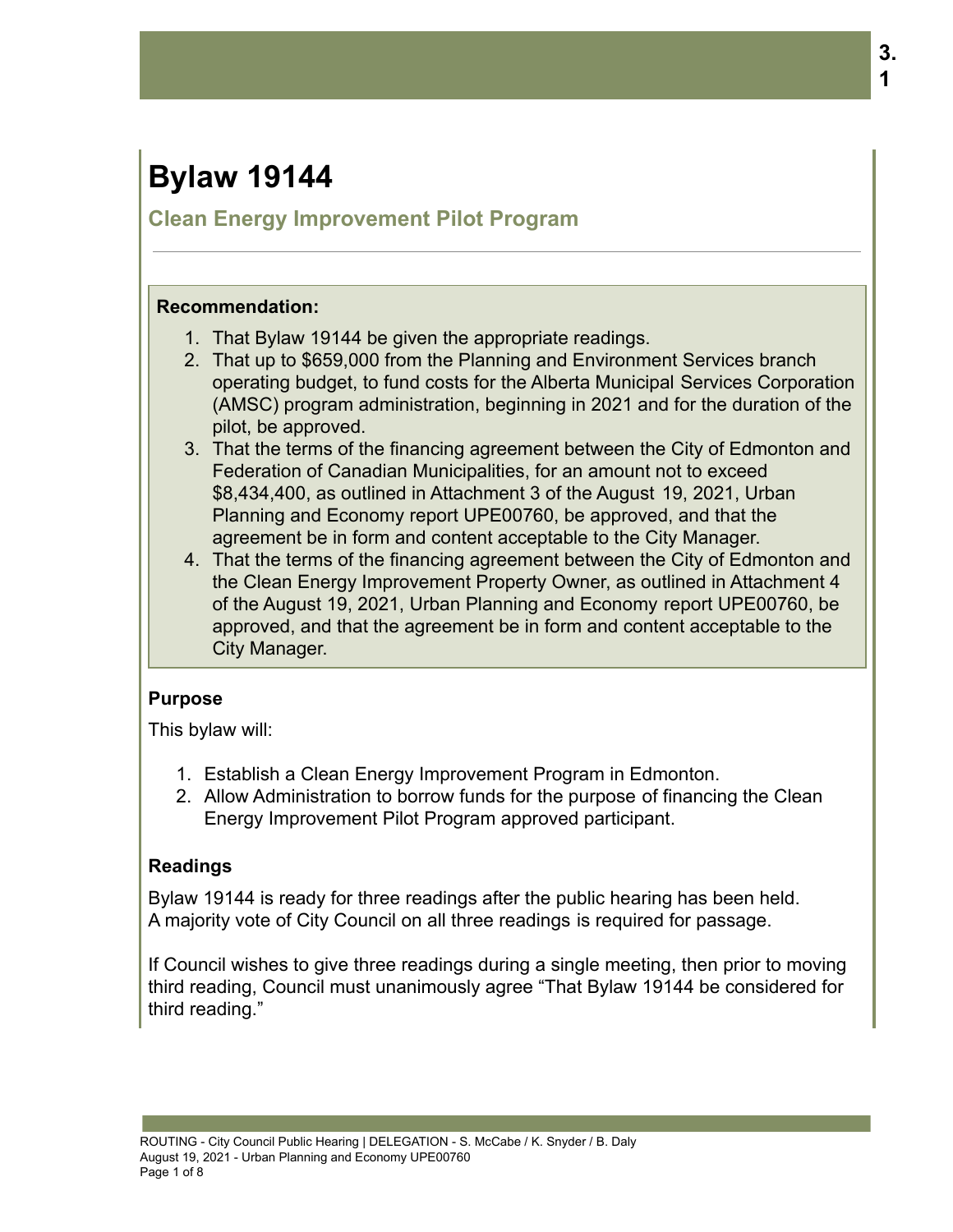## **Advertising and Signing**

This Bylaw was advertised in the Edmonton Journal on Friday, June 11, 2021 and Saturday, June 19, 2021 fulfilling the statutory requirements of the Municipal Government Act (MGA) requirements.

## **Position of Administration**

Administration supports this Bylaw.

# **Report Summary**

Reducing greenhouse gases emitted by buildings is key to reaching the goals in Edmonton's Community Energy Transition Strategy and The City Plan. One initiative proven in other jurisdictions to support building emissions reduction is Property Assessed Clean Energy (PACE), an innovative financing tool for energy efficiency and renewable energy improvements. In January 2019, the Government of Alberta passed legislation that enables municipalities to participate in a PACE-like program. The Alberta program is titled the Clean Energy Improvement Program (CEIP). This program leverages a financing mechanism that provides property owners access to low-cost, long-term financing for energy efficiency and renewable energy projects. The financing is provided by the municipality in which the property is located, and a clean energy improvement tax is added to the property's tax account until the financing is repaid over a predetermined number of years. To participate in the program, property owners must have a good tax payment history with the municipality. They are also required to advise their mortgage holders, if applicable, of the tax, as well as a future purchaser if the property is sold.

The bylaw (Attachment 1) allows Administration to establish a Clean Energy Improvement Program in Edmonton and to allow the City to borrow funds that enable the financing to property owners. Benefits of this financing program in other jurisdictions have included greenhouse gas reductions, various forms of economic stimulus and health benefits.

## **Background**

The *Municipal Government Act* (MGA) was updated in January 2019 and enabled the Clean Energy Improvement Program (CEIP) with the passing of the Clean Energy Improvements Regulation.

These legislative changes designated a CEIP Administrator (Alberta Municipal Services Corporation or AMSC) to provide services to participating municipalities. This Administrator would manage applications, disburse financing and connect contractors with building owners (including consumer protection measures). A Master Program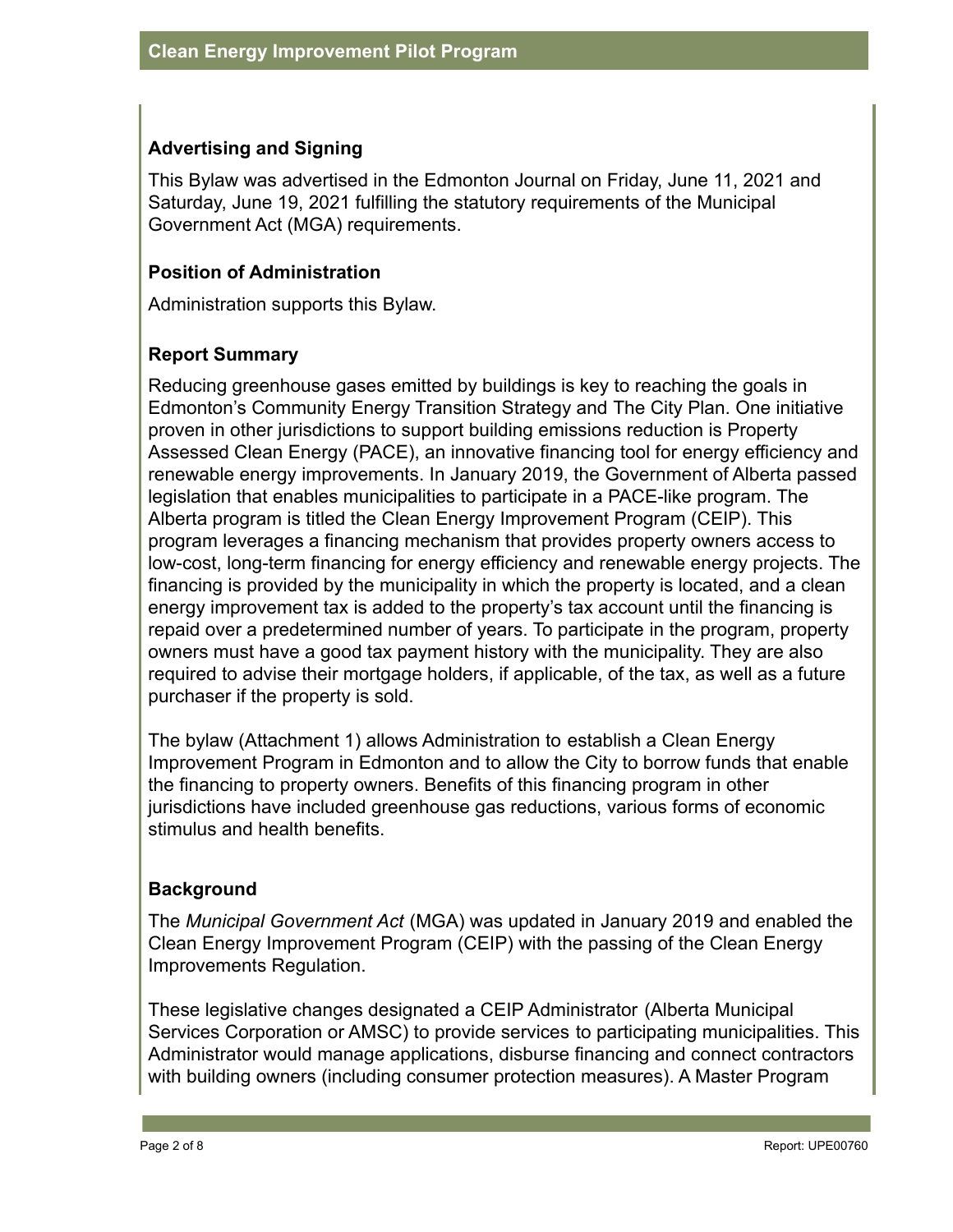Agreement (the terms are set out in Attachment 2) details the obligations of the Administrator and the municipality. While an Administrator will provide services to the City of Edmonton in running the program, a financing agreement will be executed between the applicant (property owner) and the City of Edmonton and will detail the financing totals and repayment details. The terms of the financing agreement are found in Attachment 4.

Administration pursued the Federation of Canadian Municipalities Green Municipal Fund (FCM GMF) programs and were successful in securing FCM's approval for a potential loan of \$8,434,400 and grant of \$1,264,500, which was announced December 15, 2020. Before this loan can be finalized and paid out, the CEIP Bylaw must be passed and the form and content of the financing agreement must be acceptable to the City Manager. The terms of the FCM GMF/City of Edmonton Agreement is Attachment 3.

This financing program is a tool to reduce greenhouse gas emissions in Edmonton and one of initiatives identified in the recently updated Energy Transition Strategy with the potential to catalyze energy efficiency retrofit investment in privately owned buildings. The benefits of the Clean Energy Improvement Program include but are not limited to:

- Greenhouse gas reductions;
- Energy utility cost savings;
- Local job creation and capacity building;
- Regional economic development;
- Investment in local infrastructure renewal;
- Improved citizen comfort in their homes and workplaces; and
- Public health benefits and healthier buildings.

The program budget is forecast at \$12.37 million and includes the loan and grant award from the Federation of Canadian Municipalities Green Municipal Fund, along with operating budget and funds from existing complementary Environment and Climate Resilience rebate programs.

Per million dollars of direct stimulus to the building construction industry, the local job creation potential for this CEIP pilot ranges between 6.8 and 7.3 private sector jobs<sup>1</sup> over the duration of the program. This translates to between 66 and 71 jobs based on an assumed investment of \$9,698,900.

<sup>1</sup> Statistics Canada. Table 36-10-0113-01 Input-output multipliers, provincial and territorial, summary level; jobs impact refers to the sum of the direct, indirect, and induced jobs multipliers per million dollars of output for the non-residential and residential building construction industries in Alberta.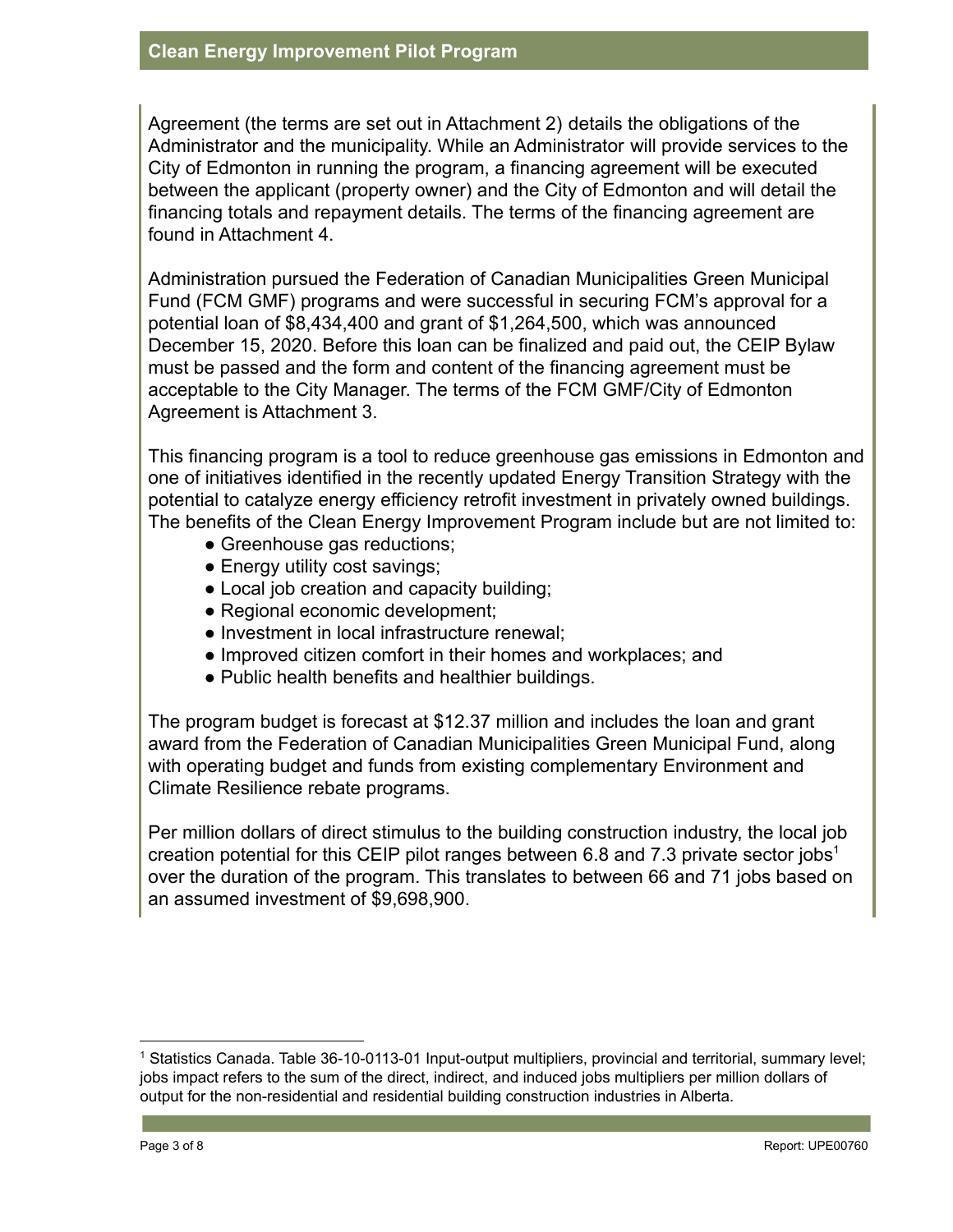#### **Budget/Financial Implications**

At the time of report writing, negotiations for cost and service are not complete. The maximum cost for AMSC program Administration that City of Edmonton could consider based on projections is:

● \$659,000, which includes \$474,000 for Legislated Administration fees (calculated at the maximum of 5 percent of financing of \$9,698,900) + \$175,000 (maximum cost of optional services fees/services provided by AMSC).

If this maximum fee is realized and accepted by City Administration, the total Program Administration is \$1.214 million (\$659,000 + \$555,000).

For the two year pilot program, the projected total program budget, subject to finalizing negotiations totals \$12.37 million. This includes:

- Retrofit Investment: \$11.25 million FCM Financing: \$9,698,900 (Loan of \$8,434,400 and Grant of \$1,264,500) City of Edmonton Rebates: \$1.55 million
- Expected Program Administration: \$1.12 million City of Edmonton Resources: \$555,000 AMSC Administration: \$565,000
- Administration Fee Revenue: \$145,000 (maximum estimate based on 1.5 percent of total Financing) is collected from Participants to partially offset program administration costs as permitted under the Regulations. This Administration fee revenue is limited to 5% of capital financed, which will not be known until the pilot is complete.

Resources from City Environmental Strategies, Finance, Tax, Communications and Legal Services will be leveraged to support the effective administration of the project outside of the services that the Program Administrator, Alberta Municipal Services Corporation  $(AMSC)^2$ , will provide. The value of these City resources is projected at \$555,000. The services of AMSC to administer the program, on behalf of City of Edmonton, are forecast at \$565,000 for a combined total of \$1,120,000 in program costs that will be absorbed by the City of Edmonton over the two year pilot.

The FCM grant of \$1.2 million can be used to address costs, including program administration costs, incurred by the City of Edmonton in the implementation of this pilot program. This grant however, is collected during the repayment of financing and

 $2$  The Alberta Municipal Services Corporation (AMSC) wholly-owned subsidiary of the Alberta Urban Municipalities Association (AUMA)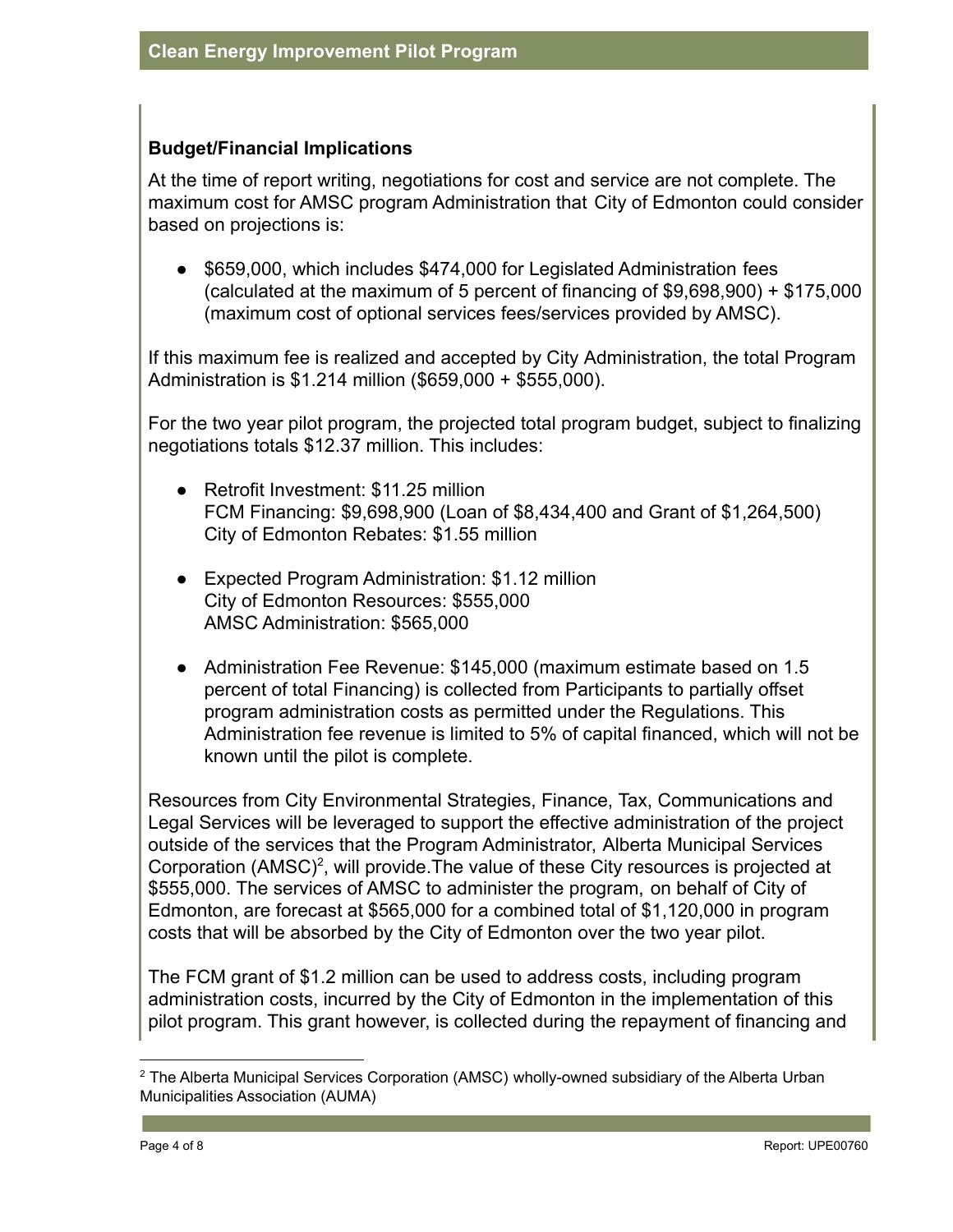will be collected over the duration of repayment which may be up to 20 years depending on the useful life of the retrofit (eg. Solar P.V. Installation has a lifespan of 20+ years).

If the project extends past the pilot and is implemented on a go forward basis, an additional cost of up to \$700,000 will be needed to upgrade the Tax, Assessment and Collections System (TACS).

The Clean Energy Improvement Program pilot program will be financed through the Federation of Canadian Municipalities Green Municipal fund. The program provides owners of residential and non-residential properties access to low-cost, long term financing for energy efficiency projects to their property, which will be paid back through a clean energy improvement tax on the benefiting property. The clean energy improvement tax revenue collected on CEIP benefitting properties will be used to fund the City's principal and interest payments on the financing from FCM. Borrowing will be for up to 20 years.

# **Legal Implications**

Bylaw 19144 would allow the City to both set up a CEIP program and to borrow money to a maximum of \$8,434,400. Bylaw 19144 must meet the requirements of Section 390.3 of the *Municipal Government Act* and section 5 of the *Clean Energy Improvements Regulation*. Should the funding allowed under this Bylaw be fully used, and there was a desire to continue with the program, a new CEIP borrowing/ taxation bylaw would need to be passed to allow additional borrowing. The Bylaw must be advertised and go through a public hearing before third reading.

## **Corporate Outcomes and Performance Management**

| Outcome(s)                                                                                      | Measure(s)                               | Result(s) | Target(s)                                                                                   |
|-------------------------------------------------------------------------------------------------|------------------------------------------|-----------|---------------------------------------------------------------------------------------------|
| Edmonton is environmentally<br>sustainable with continually reduced<br>greenhouse gas emissions | Community<br>greenhouse gas<br>emissions |           | 35% below 2005<br>levels (11,861,000<br>tonnes of Carbon<br>Dioxide equivalents by<br>2035) |

#### **Risk Assessment**

| <b>Risk</b><br><b>Element</b> | <b>Risk</b><br><b>Description</b>            | Likelihood   | <b>Impact</b> | <b>Risk Score</b><br>(with current<br>mitigations) | Current<br><b>Mitigations</b>                      | <b>Potential</b><br><b>Future</b><br><b>Mitigations</b>          |
|-------------------------------|----------------------------------------------|--------------|---------------|----------------------------------------------------|----------------------------------------------------|------------------------------------------------------------------|
| Commercial                    | Program<br>Administrator<br>fails to deliver | 3 - Possible | 1-Minor       | $3 - Low$                                          | Program launch<br>will be pilot scale<br>with only | Prior to program<br>expansion, the long<br>term viability of the |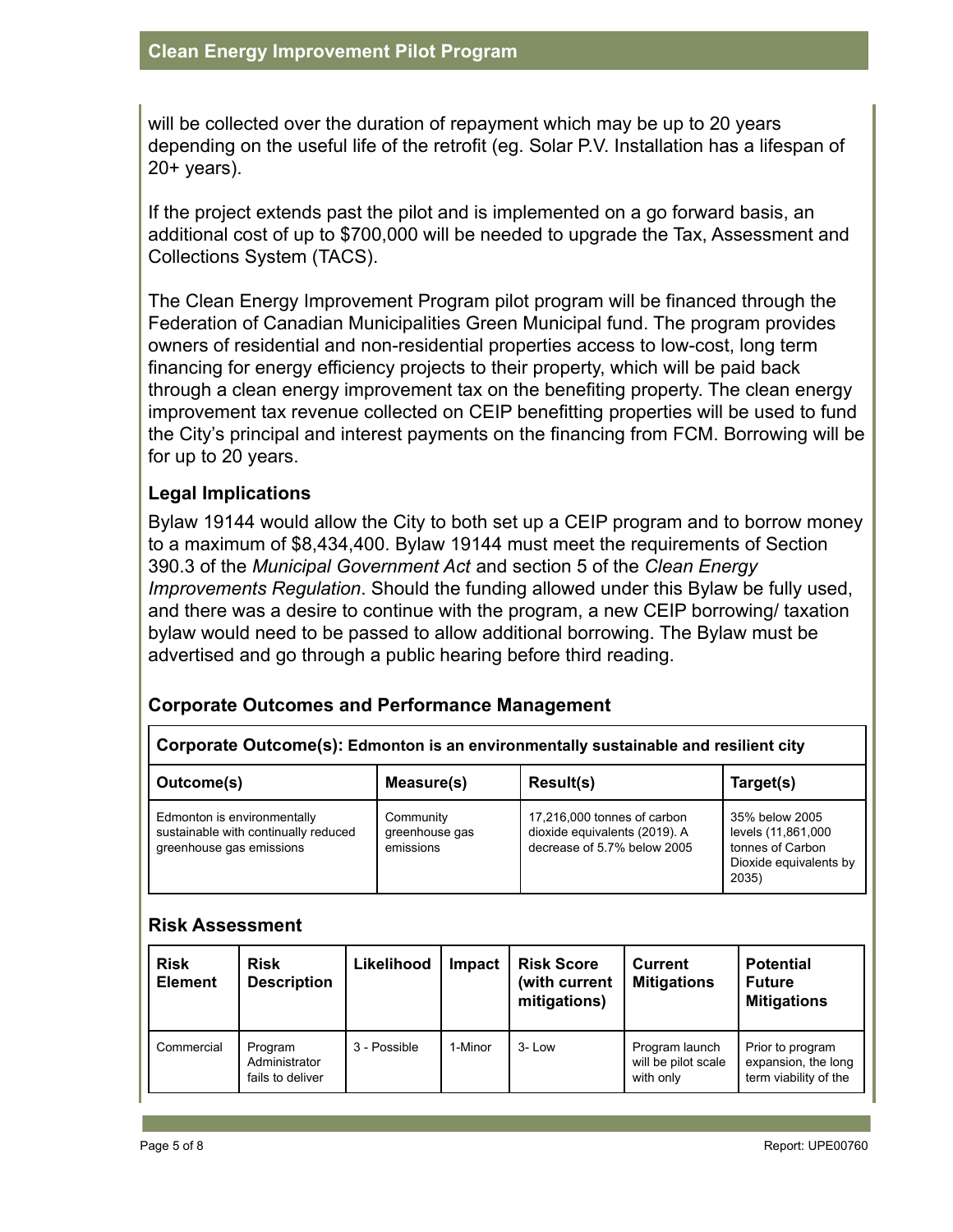|                        |                                                                                                                          |            |                |           | residential and<br>commercial<br>versions offered<br>within one year<br>of original launch<br>once certainty of<br>partner future is<br>ascertained.                                                                                                                                                                                              | partner will be<br>examined.                                                                                                                                                                                                                            |
|------------------------|--------------------------------------------------------------------------------------------------------------------------|------------|----------------|-----------|---------------------------------------------------------------------------------------------------------------------------------------------------------------------------------------------------------------------------------------------------------------------------------------------------------------------------------------------------|---------------------------------------------------------------------------------------------------------------------------------------------------------------------------------------------------------------------------------------------------------|
| Fraud                  | Poor financial<br>controls result<br>in fraud /<br>financial loss                                                        | 3 Possible | 2-Moder<br>ate | 6- Medium | Pilot scale with<br>multiple<br>confirmation<br>points with each<br>applicant file.<br>Thorough end to<br>end applicant<br>review.                                                                                                                                                                                                                | Prior to program<br>expansion,<br>adjustment of the<br>review process as<br>necessary.                                                                                                                                                                  |
| Financial              | Applicants fail<br>to repay<br>financing<br>through their<br>clean energy<br>improvement<br>tax and default.             | 1-Rare     | 1- Minor       | 1-Low     | Applications<br>include<br>documentation<br>on financial<br>health and strong<br>enforcement<br>mechanisms<br>exist to recover<br>unpaid property<br>tax.                                                                                                                                                                                         | Review of pilot will<br>identify if additional<br>financial health<br>details would<br>reduce this risk to<br>City of Edmonton.<br>Program costs<br>could be increased<br>to incorporate<br>recovery of these<br>additional<br>administrative<br>costs. |
| Customers<br>/Citizens | Applicants<br>whose<br>mortgage does<br>not permit<br>secondary<br>financing may<br>have their<br>mortgage called<br>in. | 2-Unlikely | 2-Moder<br>ate | 4-Low     | Applicants must<br>confirm they<br>have received<br>consent where a<br>mortgage is held<br>on subject<br>property. The<br>City of Edmonton<br>requires a clean<br>five year tax<br>payment history<br>and the program<br>limits the annual<br>financing<br>payment to be<br>limited to the last<br>annual tax<br>payment when<br>someone replies. | Include a condition<br>on the application<br>form and in the<br>Program Terms and<br>Conditions that an<br>energy efficiency /<br>renewable energy<br>improvement will<br>not proceed without<br>confirmation that<br>the mortgage<br>lender consents.  |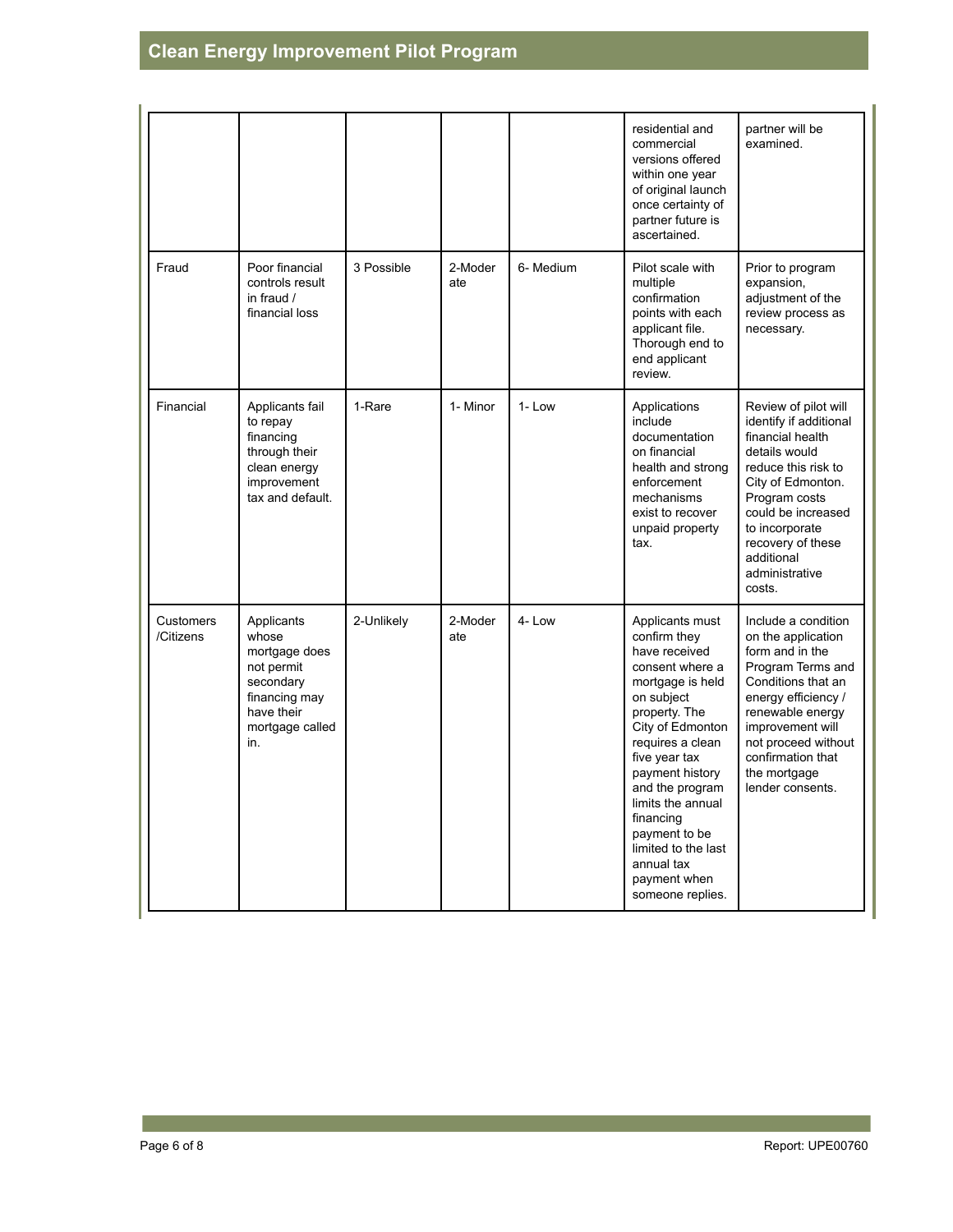# **Clean Energy Improvement Pilot Program**

| <b>Customers</b><br>/Citizens | Property<br>owners with<br>CEIP financed<br>retrofits (e.g.<br>Solar<br>installation) that<br>fraudulently<br>remove these<br>installations<br>upon property<br>sale. The City's<br>reputation could<br>be at risk for<br>offering a<br>program where<br>this might occur.                                         | 1-Rare     | $2 -$<br>Moderat<br>e | 2-Low     | Eligible retrofits<br>must be installed<br>on the property.<br>This eliminates<br>portable versions<br>from the program<br>to minimize this<br>threat.<br>The program<br>requires sellers<br>to share a copy<br>of any active<br>CEIP agreement<br>to any future<br>purchase<br>agreement.<br>Failure to do so<br>is a legal matter<br>between buyer<br>and seller.                                                                                                         | Prior to program<br>expansion, review<br>of eligible retrofit<br>investments to<br>minimize the<br>potential of this<br>scenario will be<br>undertaken. |
|-------------------------------|--------------------------------------------------------------------------------------------------------------------------------------------------------------------------------------------------------------------------------------------------------------------------------------------------------------------|------------|-----------------------|-----------|-----------------------------------------------------------------------------------------------------------------------------------------------------------------------------------------------------------------------------------------------------------------------------------------------------------------------------------------------------------------------------------------------------------------------------------------------------------------------------|---------------------------------------------------------------------------------------------------------------------------------------------------------|
| Financial                     | Controlling total<br>carrying<br>charges that the<br>City of<br>Edmonton must<br>bear as part of<br>the expense of<br>offering this<br>program.<br>(An estimate of<br>\$60k/year for<br>each of the two<br>years of the<br>pilot program-<br>using 2.5%<br>interest rate, 6<br>month carrying<br>cost for \$9.7M). | 3-Possible | 2-Moder<br>ate        | 6- Medium | The pilot total<br>financing is<br>limited to \$9.7M<br>and applicant<br>projects must be<br>completed within<br>6 months for<br>residential, 12<br>months for<br>commercial.<br>Borrowing events<br>will occur as<br>close to financing<br>payout as<br>possible.<br>Administration<br>fees of 1.5% will<br>be applied to<br>partially offset all<br>costs incurred.<br>Program<br>Administration<br>costs can be<br>recovered by the<br>FCM-GMF grant<br>award of \$1.2M. | Upon review of the<br>pilot, borrowing<br>practices will be<br>reviewed to ensure<br>the lowest cost<br>options are<br>employed.                        |
|                               | Negotiations<br>are not<br>completed at<br>the time of this<br>report. The<br>bylaw can be<br>passed, but<br>may require<br>amendments<br>after the fact,<br>which could<br>require another<br>public hearing<br>process.                                                                                          | 2-Unlikely | 3-Possibl<br>e        | 6- Medium | Engagement with<br>the contracting<br>parties, as well<br>as written<br>confirmation of<br>terms needed for<br>the bylaw.                                                                                                                                                                                                                                                                                                                                                   | Upon continuation<br>of negotiations, all<br>efforts will be made<br>to not require<br>amendments to the<br>bylaw.                                      |